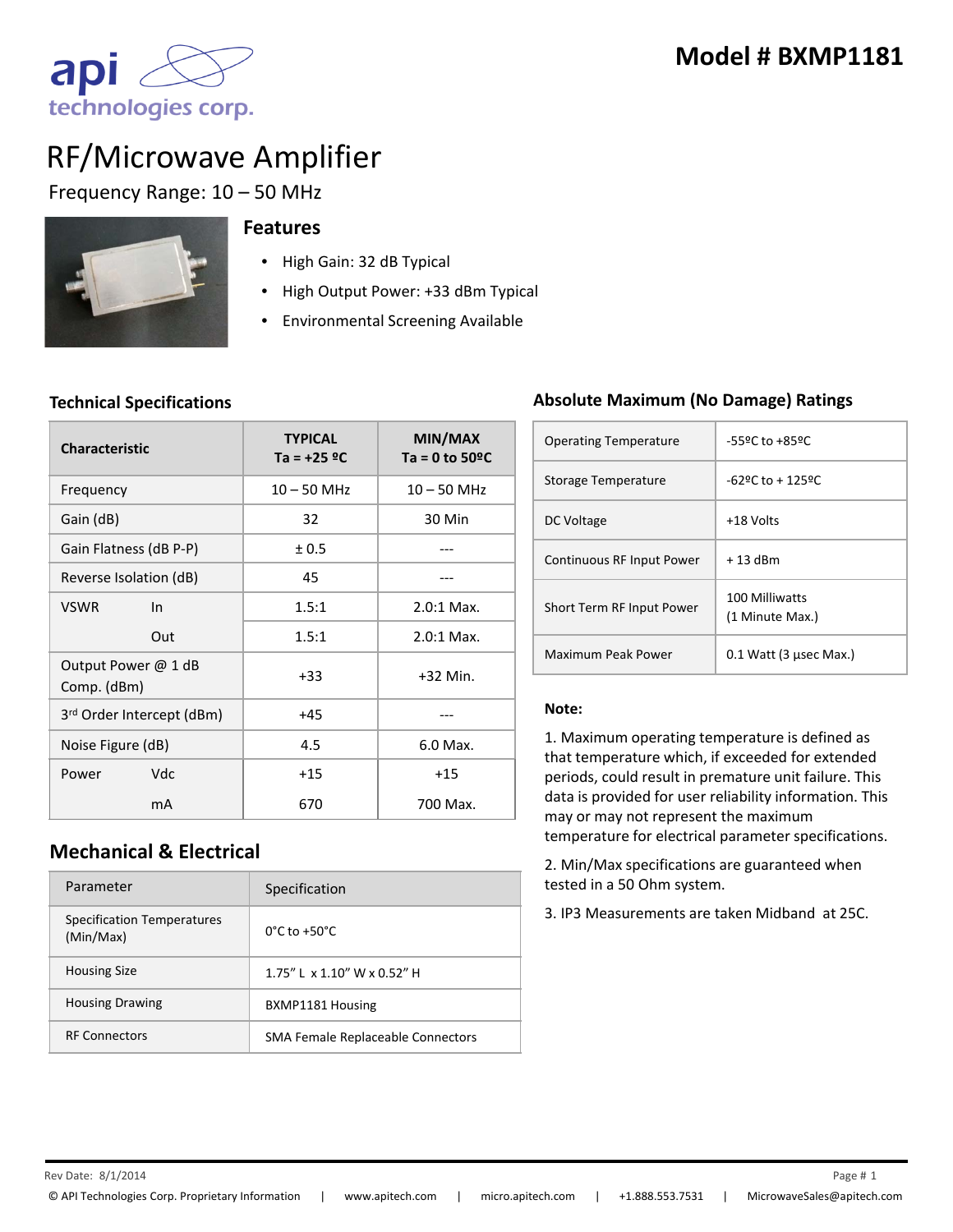### **Typical Performance Graphs**